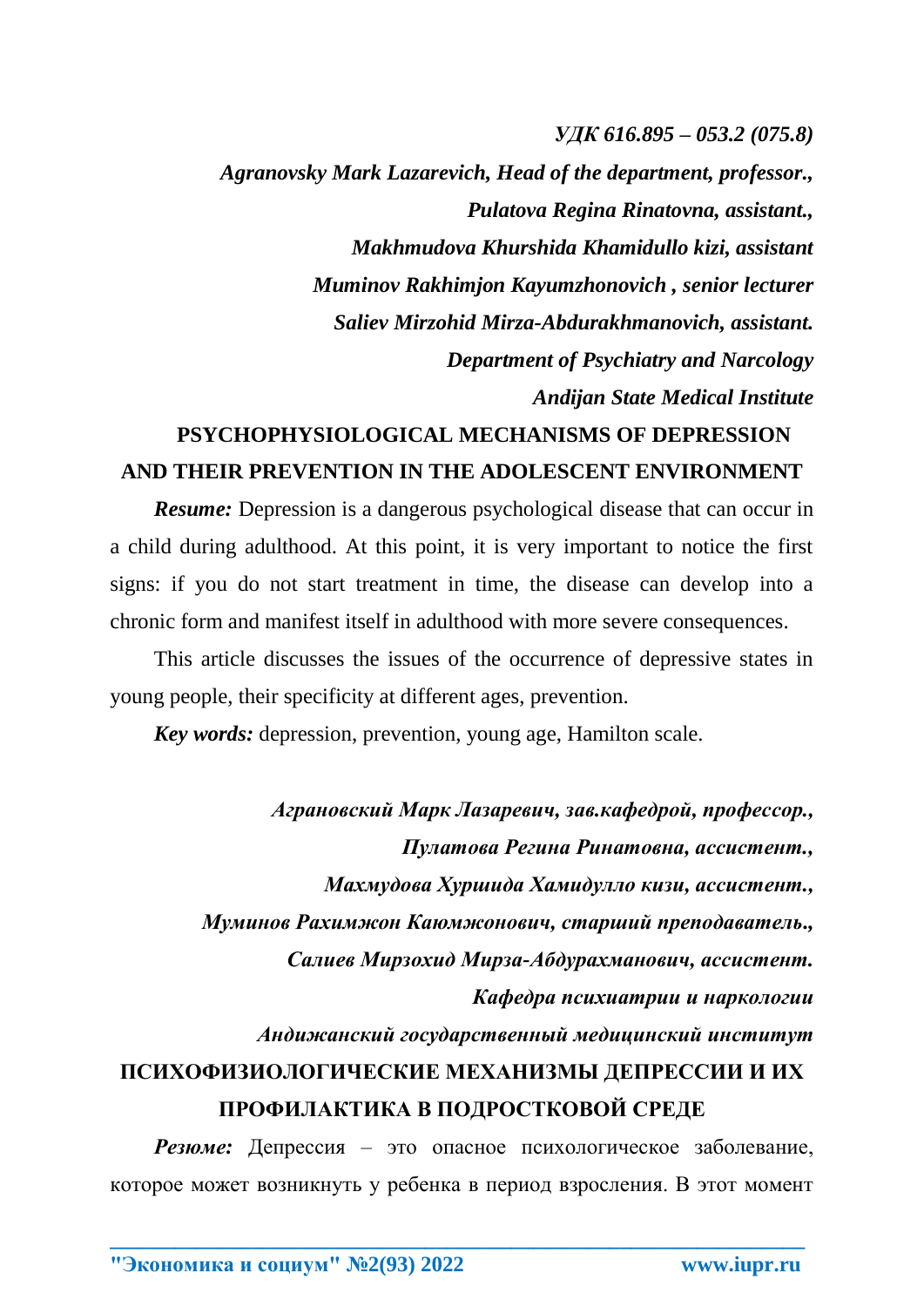очень важно заметить первые признаки: если вовремя не начать лечение, заболевание может перерасти в хроническую форму и проявиться уже во взрослом возрасте с более тяжёлыми последствиями.

В данной статье рассматриваются вопросы возникновения депрессивных состояний у молодежи, их специфика в разном возрасте, профилактика.

*Ключевая слова:* депрессия, профилактика, молодой возраст, шкала Гамильтона.

**Relevance.** Depression is a psychiatric disorder characterized by a decrease in mood, loss of the ability to experience joy, impaired thinking and inhibition of motor activity[3].

Depression can occur in people of any age, even infants, but depending on age characteristics, the course of depressive disorders has its own characteristic signs [5,7].

Depression is currently one of the most common affective disorders. For many years, child psychiatrists rejected the idea of depression in childhood[1]. It was believed that the symptoms of depression are normal and temporary manifestations inherent in certain stages of childhood development[8]. However, depression for children and adolescents is the same problem as for adults.

Currently, it is known that reduced mood disorder in childhood is a common, not always recognizable severe disorder, the prevalence of which is constantly increasing and ranges from 20% to 85%[2]. Diagnosis of depression is often difficult due to extreme variability, instability and diversity of manifestations, masking somatic and vegetative symptoms, the influence of many external, environmental factors. The course of depressive disorder in the form of typical melancholy, when the diagnosis is unambiguous and the therapeutic tactics are determined, is relatively rare in children[4].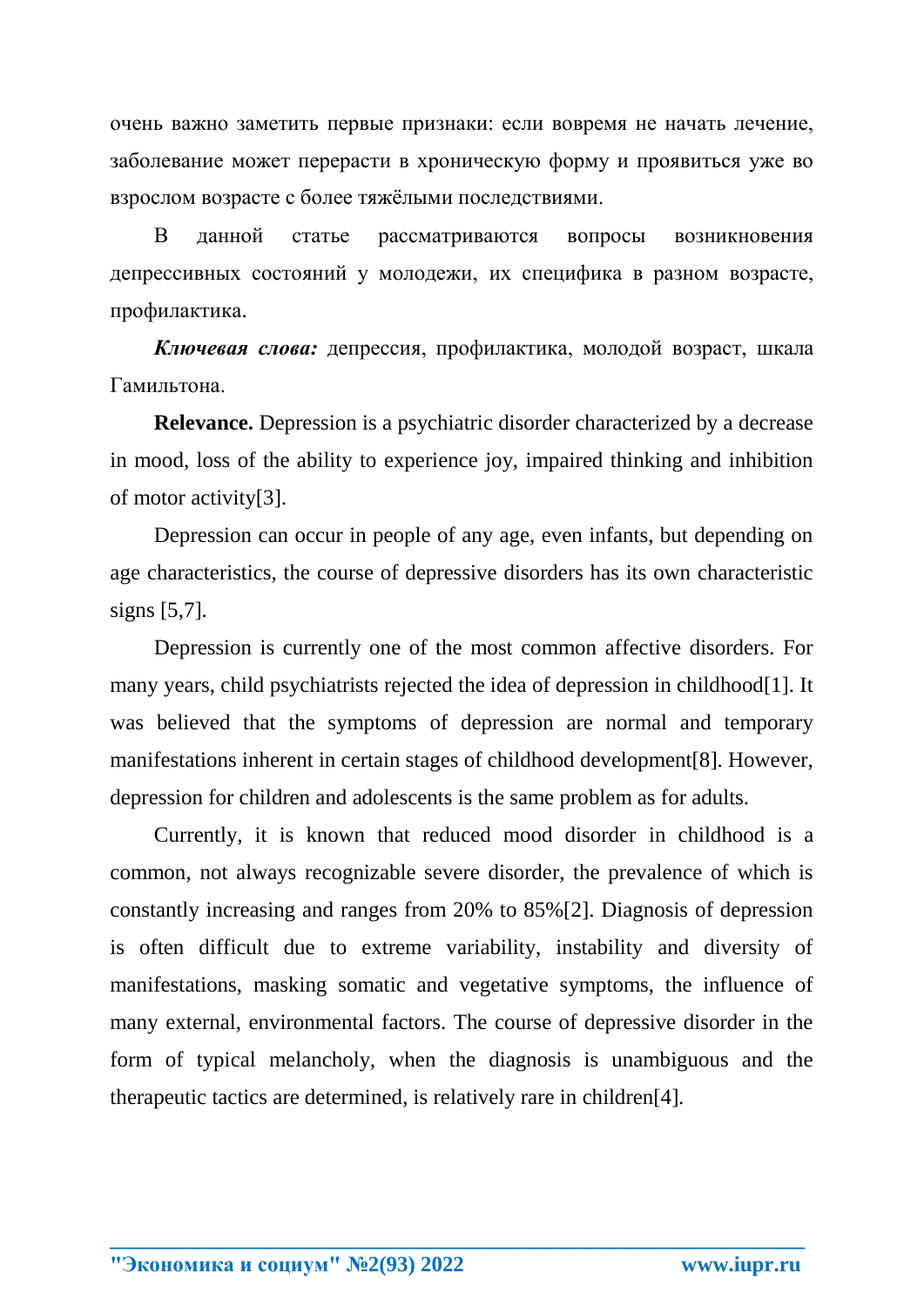Unlike adults, the most striking symptoms of depression in a young person are often irritability or a feeling of anger, which may prevail over the usual depressive manifestations.

At a young age, a person develops rapidly physically, mentally and socially[1,6]. Young age is an important period in terms of the development of mental health. Already the child may show signs of depression, expressed in anxiety, self-isolation and behavioral disorders. The probability of depressive periods increases greatly in adolescence and subsequent age. Adolescence is characterized by experiencing strong feelings, as well as despondency and a dreary mood.

It is necessary to distinguish depression from the mood swings characteristic of adolescence[3,5]. Unlike adults, the most striking symptoms of depression in a young person are often irritability or a feeling of anger, which may prevail over the usual depressive manifestations.

The symptoms of youthful depression, however, also include the feeling familiar to adults that things that previously brought pleasure cease to interest[9]. It is necessary to take care of youthful depression when the behavior of a young person has changed significantly in comparison with the past.

Depression, at least, its diagnosis among girls is more common than among boys. Social support is extremely important for a depressed teenager or young person. Good relationships with friends and parents contribute to recovery[4,8]. It was revealed that the majority of young people suffering from depression have some other problems at the same time.

The most common are drug use, attention and behavior disorders, as well as eating and anxiety disorders. There are effective methods of treating all of these problems.

Hamilton Depression Rating Scale for Depression; HDRS is a clinical manual developed in 1960 by M. Hamilton (University of Leeds, UK) to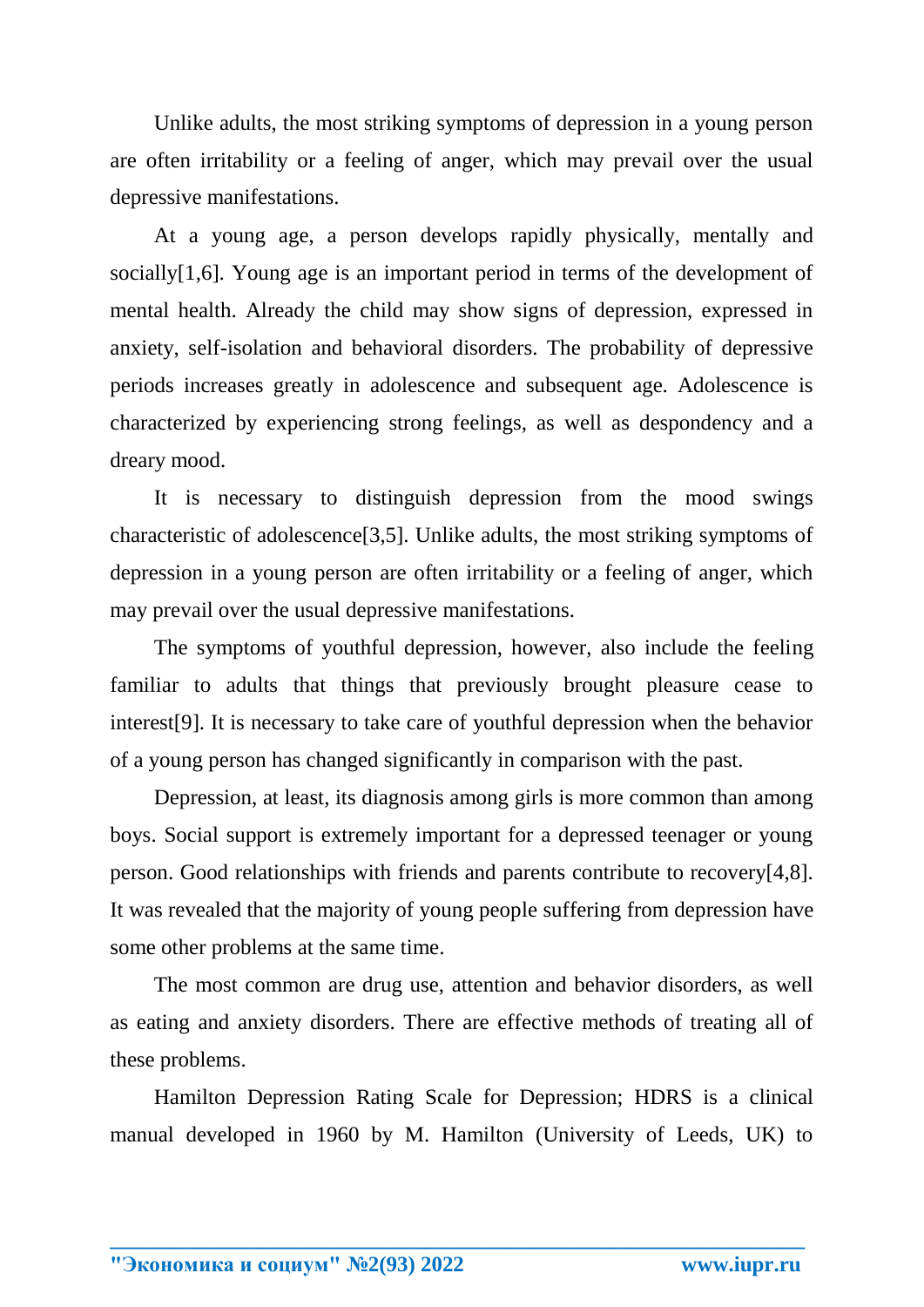quantify the condition of patients with depressive disorders before, during and after treatment (observations of clinical dynamics)[1].

In addition to being widely used in clinical practice, this scale is also used in clinical trials, in which it is the standard for determining the effectiveness of medications in the treatment of depressive disorders[5]. Filled in by a clinician with experience in mental health assessment.

**The purpose of the study.** The aim of the study was to optimize the Hamilton Depression Assessment Scale (HAM-D) in terms of the constructive validity of diagnostic points.

**Materials and methods of research.** We have carried out psychometric processing of HAMD in order to improve its diagnostic properties when used in the population of Andijan.

**The study was conducted on the basis of the Hamilton Scale.** The sample of subjects included 150 patients with depression of varying severity. The evaluation of the constructive validity of the items was carried out after constructing a Hamilton scale model based on the values of the indices of correspondence of the simulated responses to the observed responses of the subjects.

**The results of the study.** The methodological basis of the MSR consists in constructing the most plausible measuring scale based on a probabilistic analysis of the interaction of the respondent's responses, diagnostic points and the total score on the scale. Scales created on the basis of MSR are characterized by high stability of parameters and interpretation criteria, reliability and accuracy.

As a result of processing hamd using Rush metric technology, a 10-point modified depression assessment scale was created, characterized by sufficient reliability, including 10 valid points and capable of differentiating 7 statistically significant levels of depression severity. The Rush metric system contains implicit methods for checking the constructive validity of the scale based on the analysis of residuals. The smaller the value of the residuals from the difference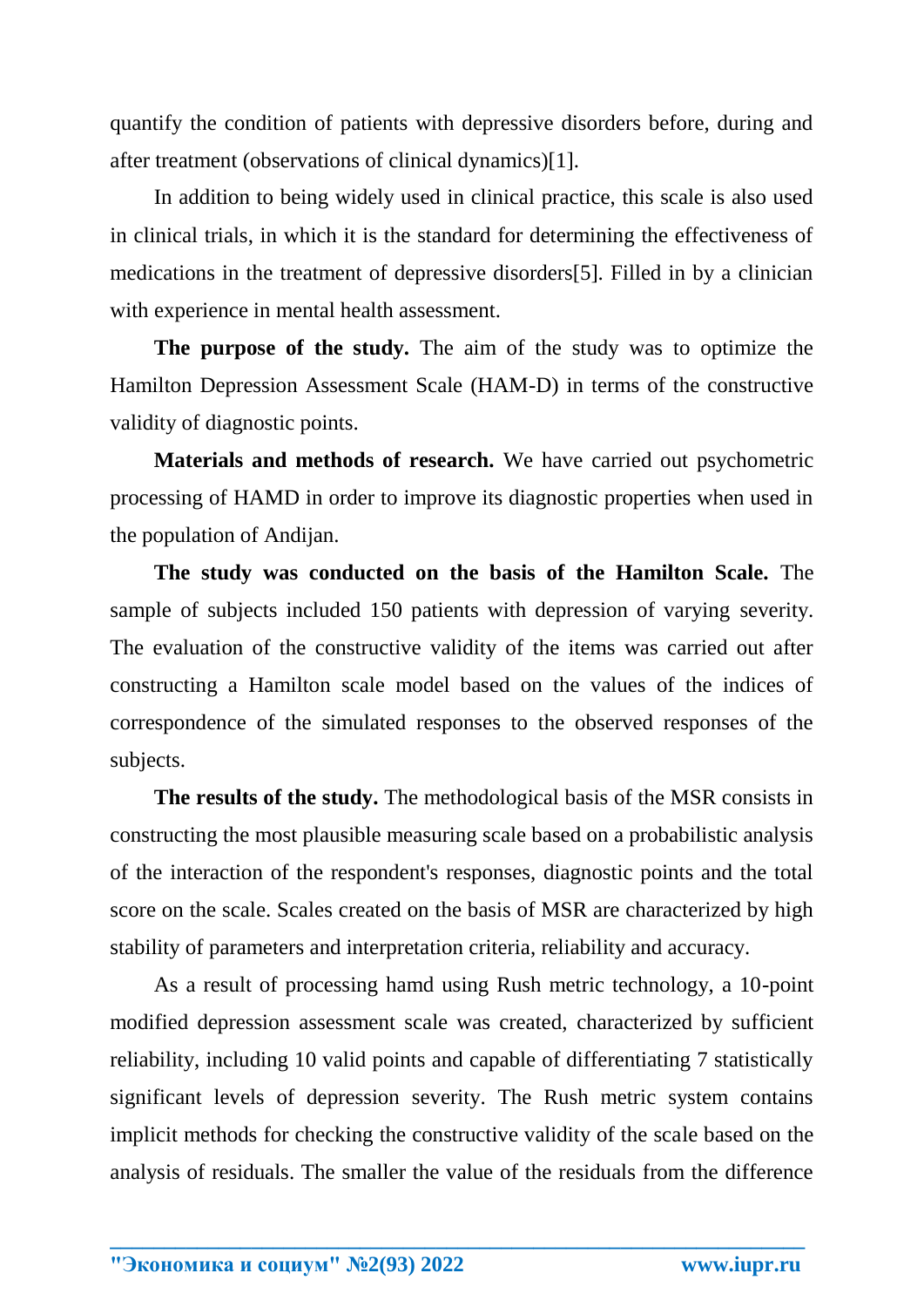between the simulated and observed probabilities of the subjects' responses to diagnostic points, the higher the constructive validity of the scale. However, for a comprehensive assessment of the constructive validity of the scales created on the basis of the MSR, the study of convergent and divergent validity is of actual interest. These types of validity are directly related to the objective verification of the constructive validity of the scale. Convergent validity implies a relationship between scores on different scales measuring the same construct. Divergent validity means that there is no connection between scales evaluating different constructs.

During the research, I learned how to diagnose, process and analyze the data obtained. In the practical part of my work, the results of a diagnostic study are reflected and recommendations for adolescents and their parents, teachers on the prevention of depressive states are developed.

Depressive states in adolescence are dangerous in their consequences and are often combined with other problems, such as eating disorders, suicidal behavior, neuropsychiatric stress.

Depression is a fairly common phenomenon among adolescents. I often meet peers and younger guys who are most often depressed and in a bad mood. This prompted me to learn more and better understand what is happening to them and what it is.

Typing information for the theoretical part, I learned a lot of new things for myself. For example, what are the symptoms of a depressive disorder and what to do if a teenager has any.

The practical part helped me find out if there are teenagers in my environment with a tendency to depression or if one of them has it. It helped me to learn more about the condition of the guys around me.

In children up to a year old, when separated from their mother, there is a so-called anaclitic depression, which initially manifests itself as motor anxiety, crying, despair, after that comes lethargy, loss of appetite, weight loss, apathy,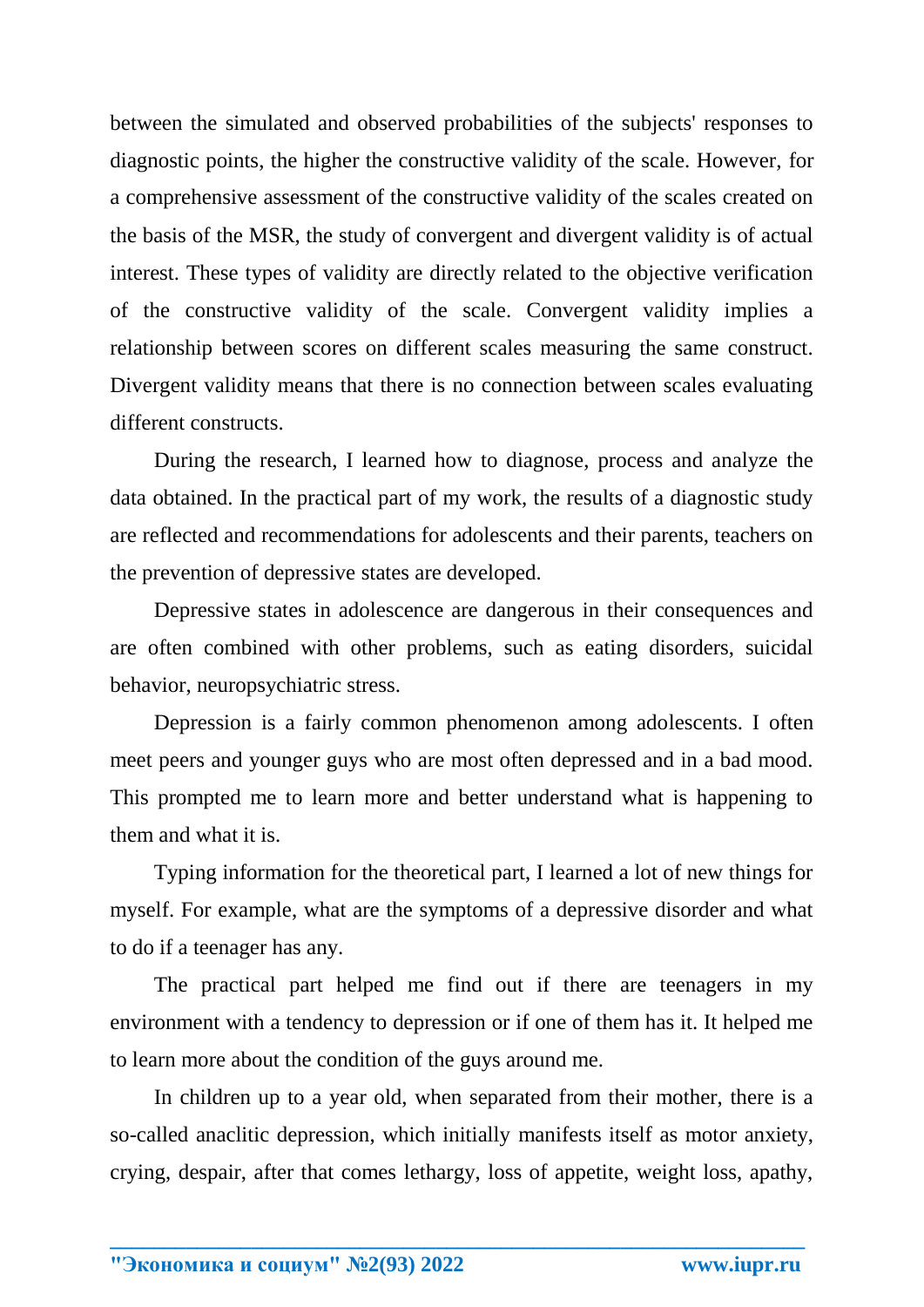refusal of games, sleep rhythm disturbance, decreased or disappearance of reactions to external stimuli, delay in the development of the psyche and motor skills.

Age-related features of depressive disorders in young children are divided into adynamic and anxiety depression. Symptoms of adynamic depression are lethargy, slowness, monotony, and anxiety depression is manifested by capriciousness, tearfulness, motor anxiety, negativism.

For depressive disorders in preschool children, vegetative and motor disorders are characteristic, but at the same time, a bad mood is noticeable in the appearance of children: facial expression, posture, quiet voice, complaints of unpleasant sensations in the extremities.

Depressive disorders of primary school children manifest themselves in behavioral disorders: lethargy, isolation, loss of interest in games, learning difficulties, less often irritability, aggressiveness, absenteeism.

In adolescence, depressive affect is already manifested, which is combined with vegetative disorders: sleep disorders, appetite, headaches. Boys often show irritability, girls - tearfulness, lethargy, depression. Ideas of self-accusation and hypochondria often arise.

Age-related features of depressive disorders in the elderly (late) age are associated with the process of age-related involution. A depressive reassessment of the past is characteristic (the past is perceived as happy and prosperous), fear for health and fear of financial difficulties. With age, anxiety-hypochondriac and anxiety-delusional disorders become more frequent, in which sleep disorders, appetite changes in body weight are characteristic.

**Conclusion.** The original Hamilton depression scale, when compared with the Rorschach method, is characterized by low convergent validity and reduced divergent validity. The low convergent validity is due to the disturbed monotonic connections between the overall score on the scale and the severity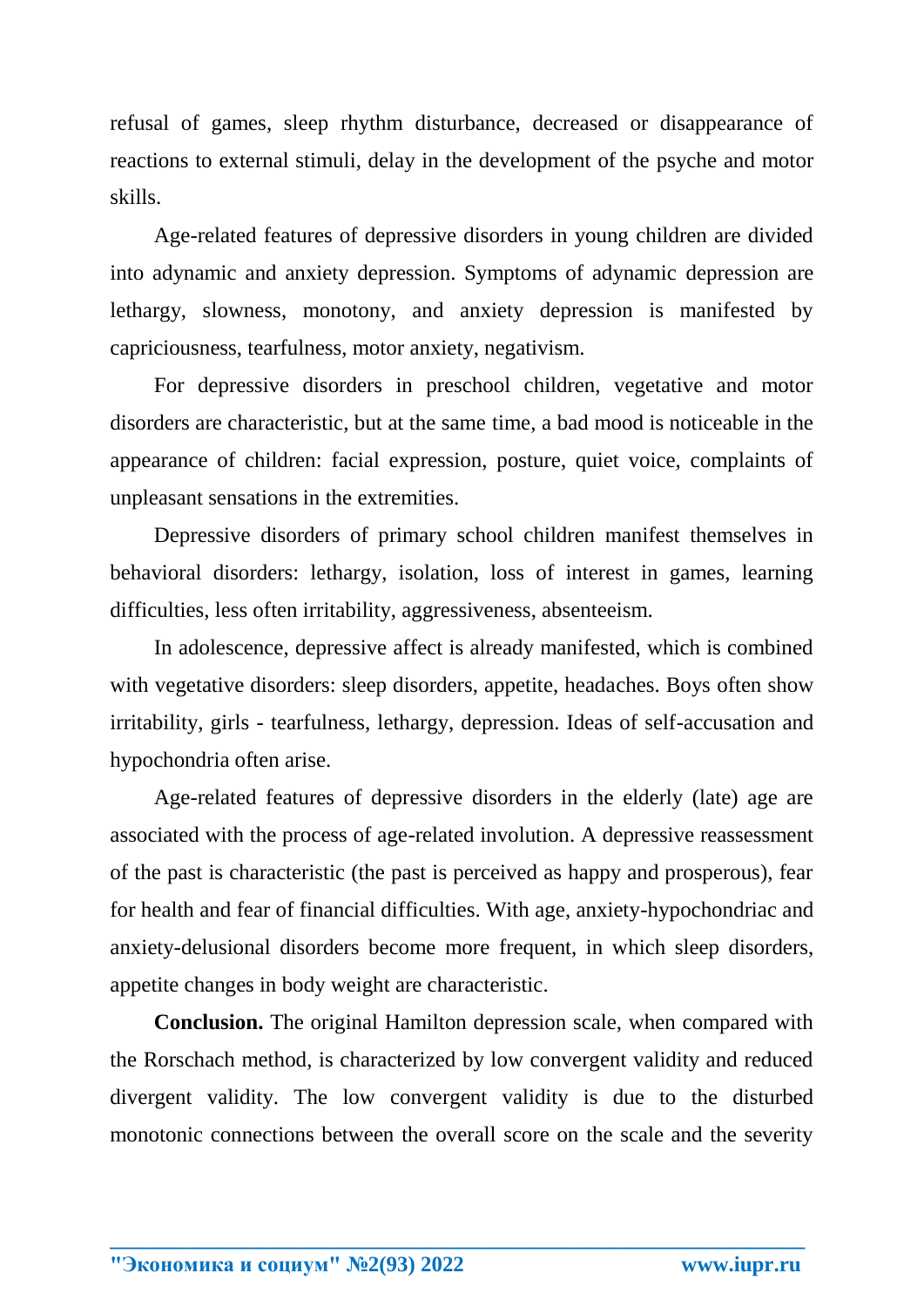levels of depression. Signs of low convergent validity are low values of correlations with indicators of depression and depression.

A comparative assessment of the correlations of HRSD and HRSDm with the indicators of ISIPMER found that the Hamilton scale modified on the basis of MSR has significantly higher correlations with the indicators of depression of the Rorschach method.

## **REFERENCES:**

1. Assanovich M.A. Invariance of psychometric models // Journal. Grodno. state. med. univer. - 2014. - No. 46. - pp. 47-50.

2. Buzuk, S.A., Assanovich, M.A. Psychological features of depressed patients with high intrapersonal suicidal potential 25 /S.A. Buzuk, M.A. Assanovich // Psychotherapy and clinical psychology. - 2008. - No.3. - pp.10- 14.

3. Bekh P., Allerup P., Larsen E.R. Hamilton Depression Scale (HAM-D) and Montgomery-Asberg Depression Scale (MADRS). Psychometric reanalysis of European therapeutic drugs based on the genome for the study of depression using Rush analysis // Psychiatry. -2014. - Vol. 217, No. 3. - pp. 226-232.

4. Linacre J.M. What does the average value of Infit and equipment mean - Square and standardized? // Rasch measurement operations. - 2002. - Vol. 16, No. 2. - p. 878.

5. Onder I. A study of the correspondence of model data // Hasettepe University Egitim Faculty of Degrisi. - 2007. - Volume 32. - pp. 210-220.

6. Reeve B.B. Introduction to the modern theory of measurements. - NKI, 2001. - 67 p.

7. Romera I., Perez V., Menchon J.M. The optimal cut-off point of the Hamilton scale for assessing depression in accordance with normal levels of social and professional functioning // Psychology. -2011. - Vol. 186, No. 1. - pp. 133-137.